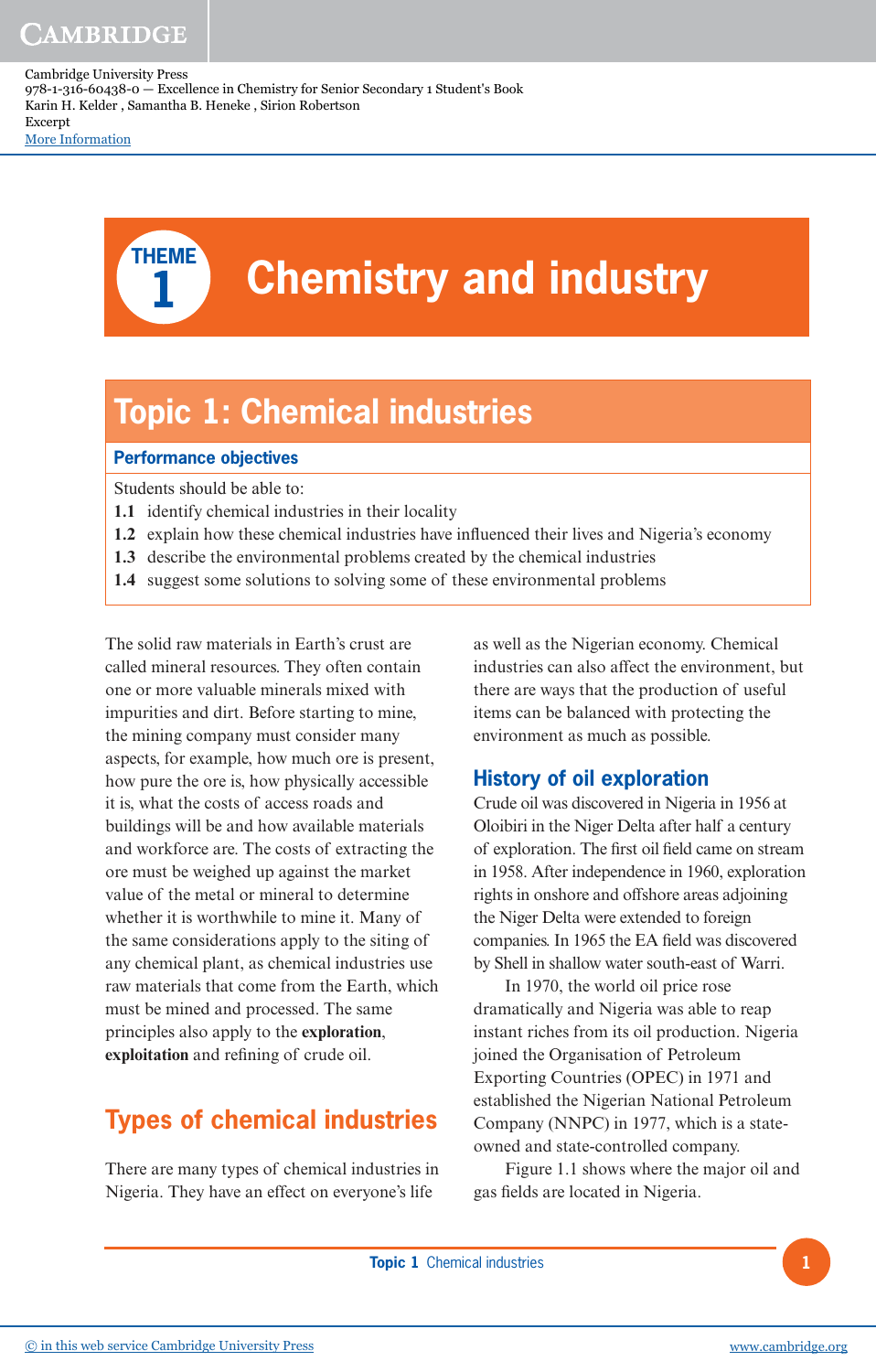

**Figure 1.1 The major oil and gas fields in Nigeria** 

Petroleum production and export play a dominant role in Nigeria's economy and account for about 90% of the country's gross earnings. This dominant role has pushed agriculture, the traditional backbone of the economy from the early fifties and sixties, to the background.

The petrochemical industry in Nigeria has been evolving over the last fifteen years and the refining of crude oil is focused around the three centres located at Kaduna, Warri and Eleme.

The Kaduna Refining and Petrochemical Company is situated in northern Nigeria. The refinery produces premium motor spirit (petrol), liquefied petroleum gas (LPG), diesel and fuel oil, wax, asphalt, linear alkyl benzene, benzene and kerosene solvents.

The Warri Refining and Petrochemical Company produces the normal refinery products, such as LPG, petrol, kerosene, jet fuel, diesel oil, fuel oil, plus polypropylene and carbon black.

Port Harcourt has two refineries at Alesa-Eleme. Apart from the normal petrochemical products, the complex also has an ethylene plant and produces polyethylene, ethylene glycol, polypropylene and polyvinyl chloride.

## **Government incentives**

After Nigeria's independence in 1960, the Nigerian government set national objectives and targets through a number of development plans to place the country on the path of development and to ensure the socio-economic well-being of its citizens. These plans had to stimulate the growth of industries that could benefit the nation as a whole. Nigeria had to become more self-sufficient and less dependent on foreign trade. The aim was also to create jobs and make full use of its natural resources. The important sectors that were identified for development were agriculture, iron and steel, and the chemical industry.

Nigeria's agricultural activities centre around the production of traditional cash crops, such as cocoa, cotton, rubber, groundnut and palm produce.

Iron and steel is very important for the development of infrastructure in any modern society. Nigeria wants to boost its economy by agricultural irrigation, farm mechanisation, new roads and bridge construction and housing developments. All these developments require iron and steel products.

Nigeria has all the raw materials needed for the production of iron and steel. There are iron and steel production plants at Ajaokuta (Ajaokuta Steel Company) and Aladja (Delta Steel Company). Three mills that produce steel sheets are located at Oshogbo, Jos and Kastina. Due to several factors, these factories do not work at full capacity.

Nigeria needs a chemical industry for its own sustainable development. The chemical industry depends on the knowledge and application of chemistry and chemical technology. For example, the use of fertilisers and pesticides can be used to increase agricultural output. Similarly, processing minerals into valuable products by using chemical technology can boost the country's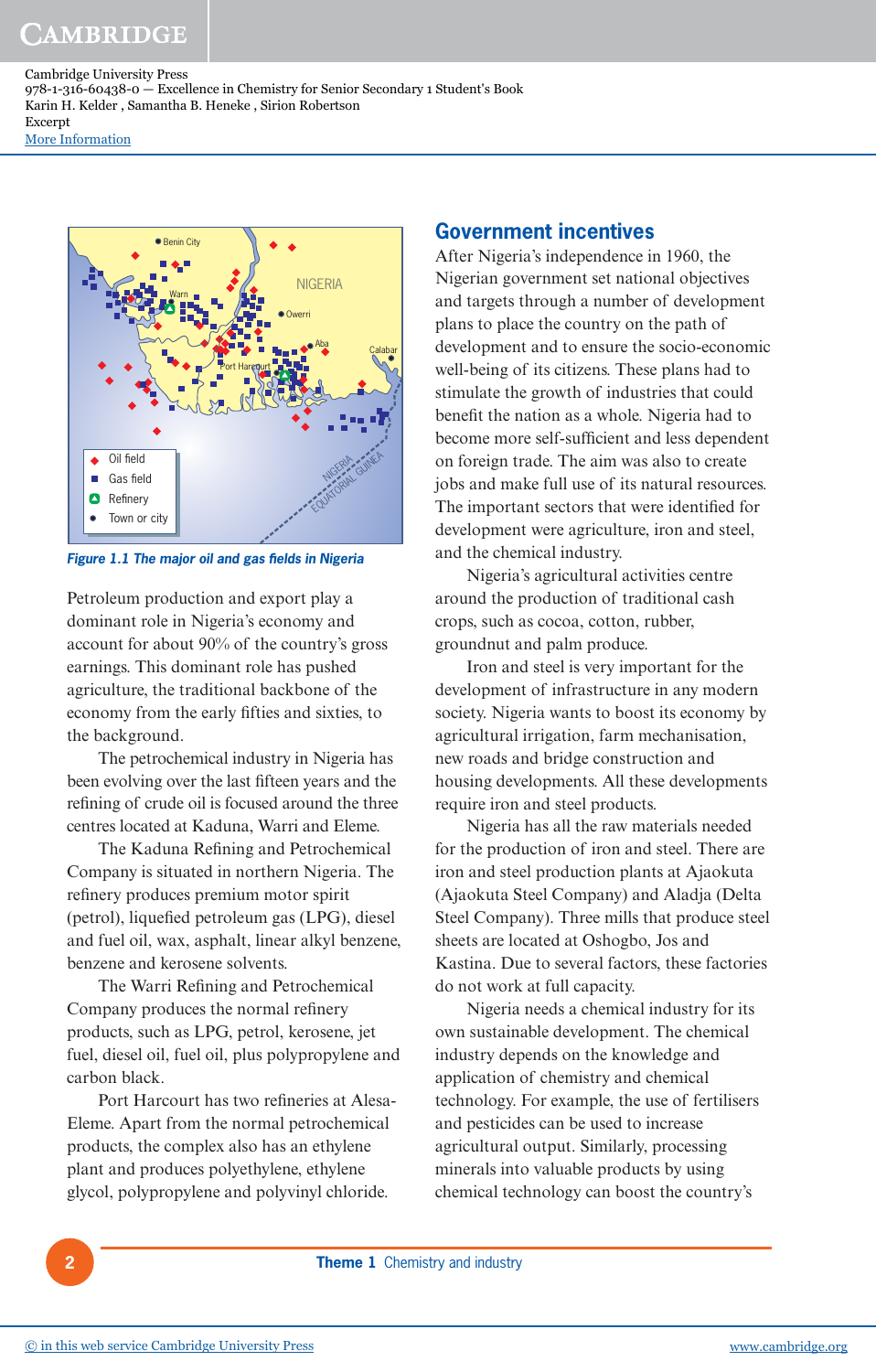Ota (Ogun State) Nigeria.

• *Fine chemicals* are similar to commodity chemicals, but they are produced in small quantities by batch plants and their costs can be relatively high. Fine chemicals include drugs, food additives and fragrances that are used in the manufacture of pharmaceuticals, food products, soaps and lotions, and many others. Some large manufacturing plants are located in Agbara Industrial Estate, Ogun State.

- *Speciality chemicals* are mixtures of different chemical substances that are designed and produced for specific applications. The producer company holds the formulations of the products. Specialised products cover a wide range of products, such as adhesives, detergents and soaps, dyestuffs and pigments,
	- fertilisers, pesticides and herbicides, pharmaceuticals and plastics. Some of these products are manufactured in Lagos State (Industrial Estate, Ilupeju) and Ogun State (Agbara Industrial Estate).

These classes of chemicals are interlinked. Sulphuric acid, for example, is an inorganic acid and is used as feedstock by many industries. It is used to manufacture fertilisers, other acids and their salts, to purify petroleum products and for many processes in the synthesis of dyes, paints, pharmaceuticals, detergents, lead acid batteries and many others.



**Figure 1.2 The location of industries in Nigeria**

Sokoto

C

Cambridge University Press 978-1-316-60438-0 — Excellence in Chemistry for Senior Secondary 1 Student's Book Karin H. Kelder , Samantha B. Heneke , Sirion Robertson Excerpt [More Information](www.cambridge.org/9781316604380)

> economy and improve the quality of life of its people.

# **Chemical industries**

In Nigeria chemical industries are founded on a wide variety of raw materials. Among the most important are coal, molasses, salt, mineral ores, water, air and fats and oils of animal and plant origin. Since chemical industries produce a variety of products, it is useful to classify the industry on the basis of its products:

• *Commodity or basic chemicals* are chemicals produced in large quantities in continuous plants. They are also known as heavy chemicals and are relatively low in cost. Their applications can be linked to their chemical structure. Examples of basic chemicals are acids (such as hydrochloric acid, phosphoric acid and sulphuric acid), alkalis (such as ammonia and sodium hydroxide) and industrial gases (such as nitrogen and oxygen). Organic chemicals and alcohols also fall into this class. Many chemical plants are located in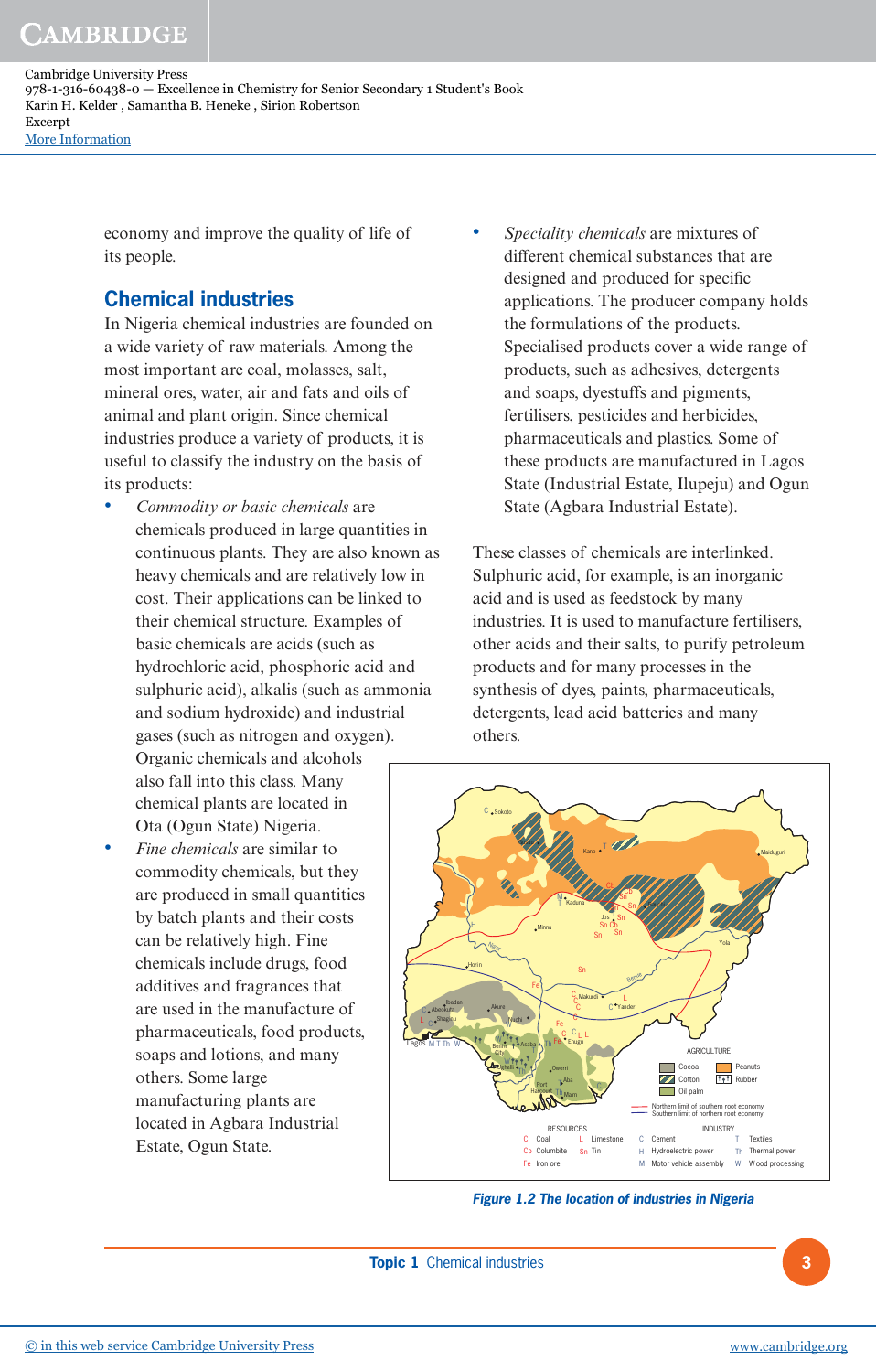## **Activity 1.1 Chemical industries in the locality**

Do research to answer the following questions.

- **1.** Where is the closest chemical industry to you?
- **2.** What is the name of the industry?
- **3.** What does the industry produce?
- **4.** Are the raw materials used in the industry found in the same area?

# **Careers in chemical industries**

Nigeria is rich in fossil fuels and minerals, and there is a demand for chemists, engineers and artisans in these fields. Career opportunities also exist in the fine chemical, pharmaceutical, food and waste management industries. Chemists and engineers can also teach or do research.

A qualified chemist is known as an **analytical chemist**. Analytical chemists examine the composition, structure and characteristics of materials by examining and identifying the various elements or compounds that make up the substances, as well as the processes and changes that they undergo. They are absolutely crucial to the pharmaceutical industry because pharmaceutical companies need to know the identity of compounds that they hope to turn into drugs.

Analytical chemists are used in all sorts of laboratories, for example laboratories in health, water, food, cosmetics and oil industries. They also identify the presence of pollutants in soil, water and air. Analytical chemists analyse samples by using a range of analytical techniques, instruments and software, such as chromatography and spectroscopy, and interpret and report the data they obtain.

**Industrial chemists** deal with new industrial products. They work on new ideas and then design, test and build prototypes of these products.

**Quality control chemists** prepare and test samples from all phases of manufacturing or other handling processes. They have to determine if the product meets the standards of quality and specifications. Their testing methods include basic laboratory work and using sophisticated analytical instruments. Cosmetics, drugs, soaps, food products and drinks and many other products that we use every day must meet specific standards before they can be sold to the public.

# **Activity 1.2 Identify careers in the chemical industries**

Identify and research any career that uses the skills and knowledge of a chemist or interview a friend and family member who works in the chemical field. Write a short report about the career you have researched.

# **Importance of chemical industries**

Chemical industries produce industrial chemicals and are central to the modern world economy. Chemical companies convert raw materials, such as oil, natural gas, air, water, metals and minerals, into more than 70 000 different useful products. Without the knowledge of chemistry, we would not be able to produce anything that was not already available on Earth. All the materials, products and objects that you use every day, such as steel, glass, plastics, pharmaceuticals, soaps, detergents, fuels and paper, were manufactured with the help of the chemical industry.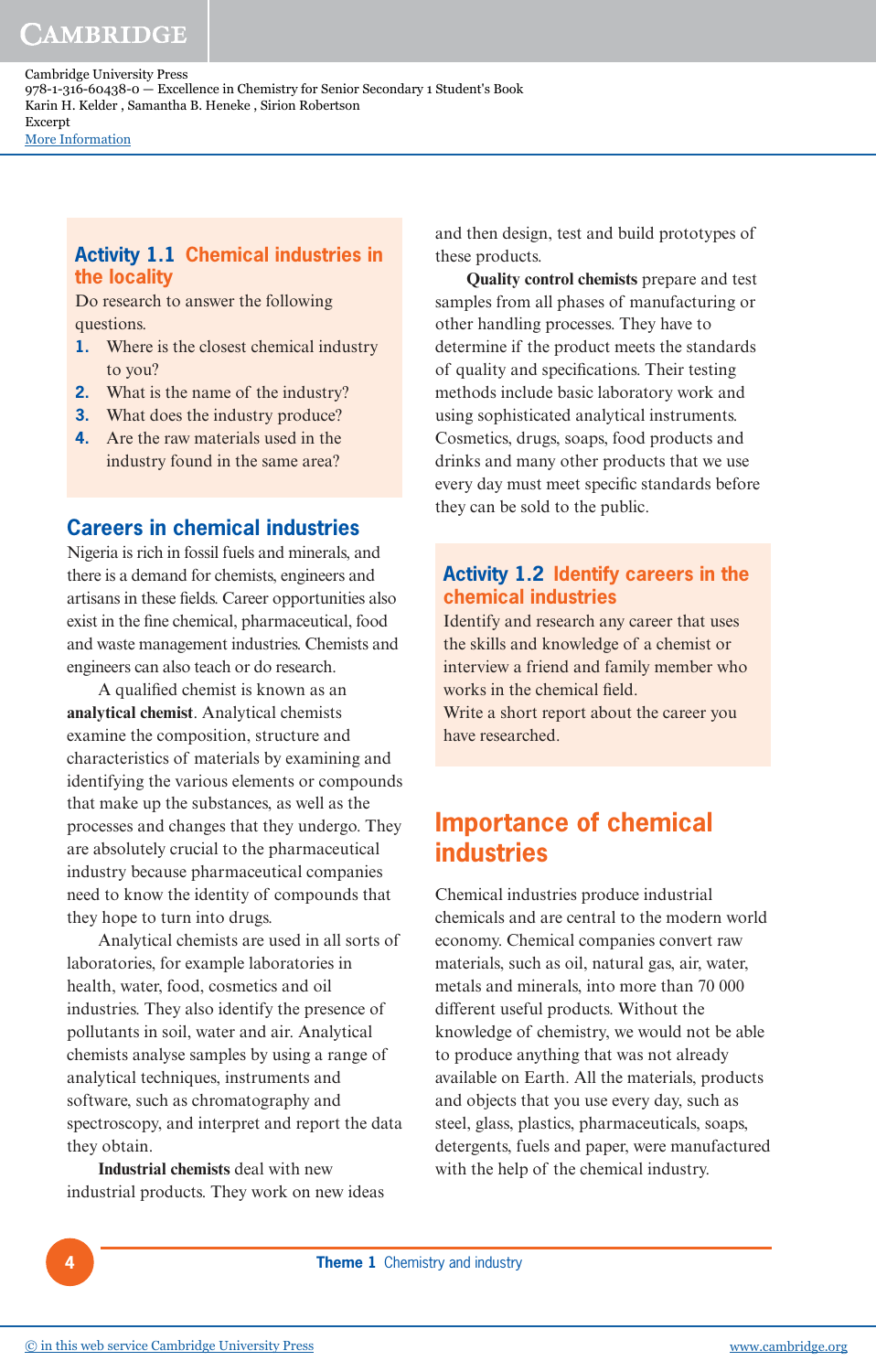## **Importance of chemical industries to the individual**

Before the nineteenth century, people died at a young age due to poor nutrition and diseases, and life expectancy was around 30. Life expectancy has increased in all countries since the start of industrialisation. The chemical industry has contributed the most to improving the standard of living for humans and is the main reason why people live so much longer today.

- Chemists developed drugs that are used in medicines. These medicines, such as antibiotics and vaccinations, have helped to bring many diseases, which killed millions of people, under control. Research is ongoing to develop cures for HIV/AIDS and malaria, which are two of the biggest killers of people in Nigeria.
- Chemists developed fertilisers and pesticides, which allow farmers to increase their crop yield and feed more people with nutritious food. This means that agricultural land is able to supply more food and support more people. A healthy, balanced diet improves the health of the whole nation.
- Chemists invented many different types of plastic and other synthetic materials. This has changed the way we live. We use plastics and objects made from plastics every day. Foodstuffs can now be packaged to keep them hygienic and fresh to last longer.
- Chemists constantly isolate, develop and synthesise new materials that impact on our lives. For example, the development of semiconductors has led to the miniaturisation of electronic equipment, which has changed the communications industry. We now have pocket-sized mobile phones and calculators.

• A strong chemical industry employs many skilled and unskilled workers. The workers receive wages that help them to support their families. They may also have other benefits, such as health care and medical support, retirement and insurance packages, which improve the life of the workers and their dependants. Some companies might also assist in the further education and training of their workers and thus improve their skills level, position in the company and earnings.

# **Importance of chemical industries to the nation**

Nigeria's economy is based on the production and export of petroleum products. This industry is responsible for 90% of its foreign earnings. This money is used to drive the economy of the country.

#### Raw materials

Nigeria is blessed with a wealth of raw materials that are used to manufacture products in the country or exported to earn foreign revenue. Examples of raw materials are iron ore, coal, columbite (a mineral that contains mainly niobium), limestone, tin, cocoa, cotton, palm oil, peanuts and rubber.

#### Energy requirements and transport

The majority of Nigerians use traditional biomass, such as wood, charcoal, and waste, for cooking and heating. Two-thirds of electricity generation comes from thermal power stations that use natural gas and coal. The rest is hydroelectricity.

In addition to oil, Nigeria holds the largest natural gas reserves in Africa, but has limited infrastructure in place to develop the sector. Gas is supplied to a variety of industrial users in and around Lagos. The gas originates in the Niger Delta area and is piped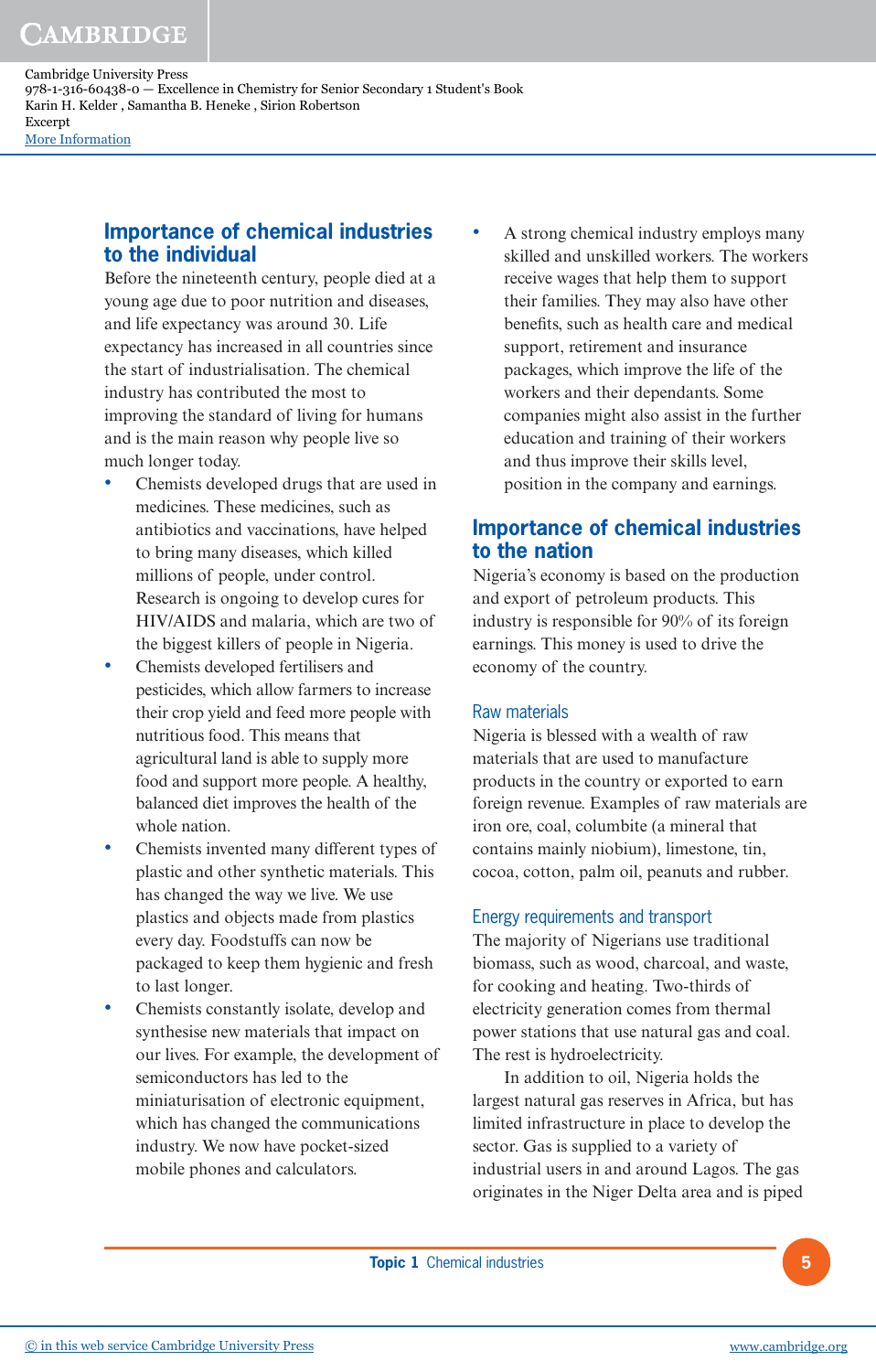to Lagos via the Escravos pipeline. A number of major industrial users utilise this gas, such as Guinness's Ogba and Benin breweries.

Nigeria has the second largest road system in sub-Saharan Africa, but the country's roads are poorly maintained. This is the main cause of the country's high traffic accident death toll. The railways are also in need of maintenance. A strong and efficient chemical industry can earn the foreign currency needed to update the road and rail **infrastructure**.

## **Environmental impact**

All mining activities, including the mining of oil and gas, as well as chemical industries have an impact on the environment. Most of the time, the impact is negative and without the necessary regulations these activities can cause widespread damage and degradation of the land.

The environmental costs and impact on the community must be kept in mind by a company, local community or government when they consider the location of a mine, quarry, plant or refinery. The negative impacts should be considered alongside the positive economic benefits to the community of increased business for the local economy and improved infrastructure, such as road and rail links. Safety regulations and practices must be maintained to avoid the risk of the accidental release of harmful materials to the air, water or soil. Such practices will protect those working in the factory as well as those living nearby. Chemists can contribute to minimising waste by making more efficient use of materials, for example, unused gases can be recycled rather than simply emitted into the air.

The oil industry has a reputation of causing a lot of pollution. The Niger Delta is one of the most polluted regions in the world. Pollution and environmental damage have had a serious impact on people living in this area. Oil contamination is widespread in Ogoniland

and the people live with pollution every day. Oil spills have caused land, air and water pollution, which has severely affected surrounding villages by decreasing fish stocks and contaminating water supplies and farmland.

In December 2011 Shell announced that 40 000 barrels of crude oil had spilled near the Nigerian coast. This spill was among the worst off the Nigerian coast in 10 years.

Other chemical plants can also cause pollution in the air, water and soil if spillages of chemicals occur or **effluent** and emissions are not monitored and regulated. Chemical plants, such as thermal power stations and iron smelting (in a blast furnace) also release large volumes of carbon dioxide gas into the atmosphere. Carbon dioxide is a greenhouse gas and contributes to global warming. The improper disposal of waste from factories and radioactive waste from nuclear plants are also a major source of pollution.

## **Sustainability and the future**

According to the World Commission on Environment and Development, sustainable development is development that meets the needs of the present without compromising the ability of future generations to meet their own needs. It implies growth without degrading the environment.

There should be a balance between human activities and the natural world. The chemical industry plays a very important part in sustainable development, because all raw materials originally formed part of the natural world. Removing the raw materials from their original source already has an impact on the environment. **Beneficiation** of raw materials and manufacturing of new compounds have an even greater effect on the environment. In fact, all industrial activities impact on the environment to some degree. Society has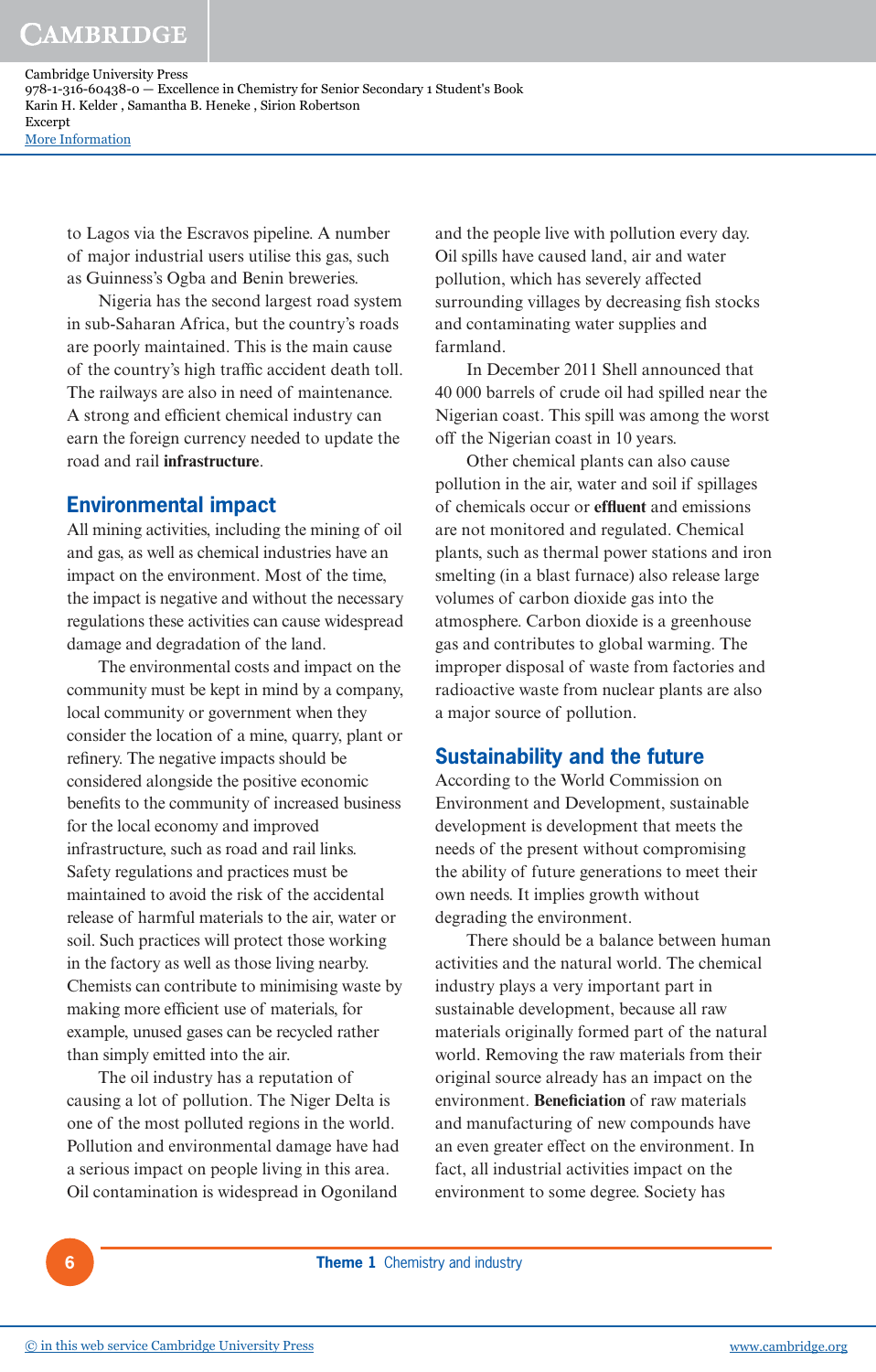> coined the phrase 'environmental footprint' when they refer to the impact our actions have on the environment. The chemical industry should strive to reduce their environmental footprint to as small as technically and economically possible.

> Although the chemical industry in Nigeria is relatively small by international standards, it plays a significant part in the country's economy. The image of chemistry has suffered because of the irresponsible behaviour of some chemical companies in the past. Pollutants have been illegally dumped and have contaminated the air, soil, groundwater, rivers and the sea. Pollution resulting from the generation of energy remains a problem. Accidents in mines and chemical plants have claimed the lives of many workers. Nevertheless, the chemical industry is at the very heart of development and systems need to be developed to improve the image of chemistry through government, industry and society.

> We need to take responsibility for our own environment, social development and economic growth. Only then can we all look forward to a bright future for ourselves and our children.

# Minimising the environmental impact of chemical industries

The following are some ways that environmental problems caused by chemical industries can be minimised:

- Chemical industries and chemical plants should always be sited in industrial areas on the outskirts of towns and cities to minimise their impact on the lives of the inhabitants.
- The government must provide clear policies and legislation, and these must be enforced.
- The chemical industry must care for the health and safety of its workers, take

responsibility for the environmental impact of their products for their full lifespan (this is called **product stewardship**) and communicate hazards to its workers and the public.

• Consumers must learn to read and understand cautionary labels, use chemicals as directed and dispose of waste chemicals safely.

#### Recycling

Waste materials are materials produced by human activity. Although local authorities in towns and cities are responsible for waste collection and disposal, it is every person's responsibility to dispose of waste in a proper way. It costs much more money to clean up litter left in streets and public places than to collect waste from households in a formal household waste collection system. So the public is also responsible for cleaning their towns and cities and ensuring that they dispose of litter and waste in the proper bins. We can all contribute to reducing these costs by recycling our waste.

Urban waste is usually dumped in landfill sites and then buried. This uses up valuable land and it costs a lot of money to transport the waste and manage the landfill site. It is becoming more and more difficult to find new landfill sites as old ones become filled up. No-one wants to live near an ugly, smelly landfill site. It is therefore very important that we reduce waste in order not to fill our landfills too quickly.

We can reduce the amount of waste by:

- reusing waste products
- recycling to remove the mass in the waste
- recovering chemicals, gases and metals from the waste.

Only certain materials are suitable for recycling, such as glass, paper, plastics and

**Topic 1** Chemical industries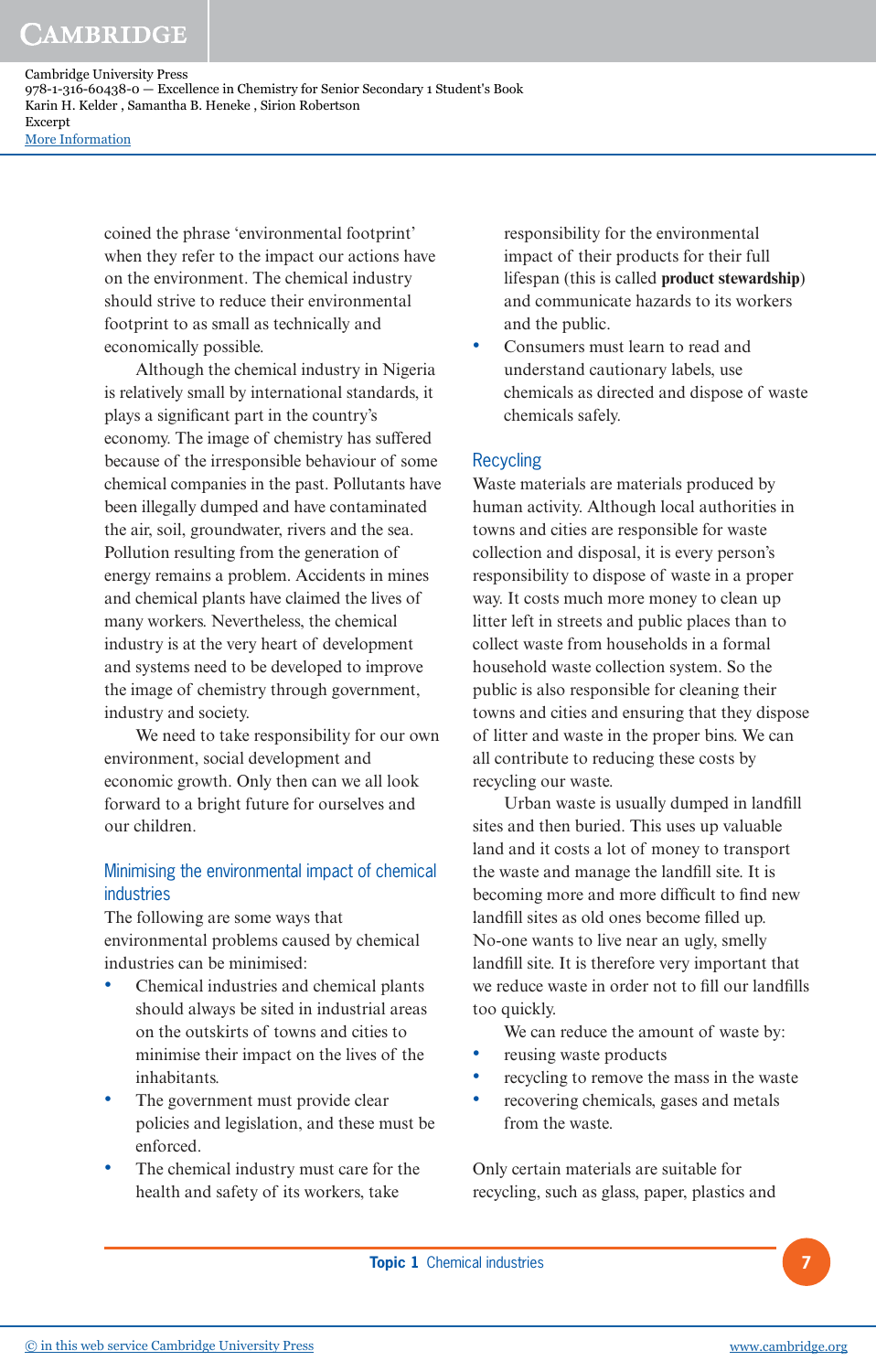# CAMBRIDGE

Cambridge University Press 978-1-316-60438-0 — Excellence in Chemistry for Senior Secondary 1 Student's Book Karin H. Kelder , Samantha B. Heneke , Sirion Robertson Excerpt [More Information](www.cambridge.org/9781316604380)

metals. Organic waste can be made into compost. Material that cannot be recycled has to be dumped.

Plastic products cause a lot of pollution problems and we can see plastic waste everywhere in our country. The obvious way to get rid of the plastic is to recycle it. Most plastics can be melted and used again to make new products.

Recycling waste means that waste materials are collected and sorted into common types. The raw materials from each of the recycled items can be reprocessed into new products. Recycling can be a source of income for many people. It helps to keep the environment clean. It also saves our resources because new raw materials do not have to be mined or produced.

There are many negative consequences associated with poor waste management. If waste is not disposed of correctly, humans, animals and the environment suffer.

- Poor waste management can cause health hazards and diseases in humans and animals. Waste can be a breeding ground for germs that cause diseases such as dysentery, cholera and dengue fever.
- Waste products can pollute water sources, soil and the environment. Gases from factories and vehicle exhausts can dissolve in rain water to form acid rain. Acid rain makes the soil too acidic and damages crops. Rain can wash waste into rivers and dams and pollute the water. Harmful and toxic chemicals can land up in the soil and affect plant growth.
- Solid waste can block sewage and water drainage systems and cause these systems to overflow and flood the surrounding areas. If the sewage systems overflow, the soil and water will be contaminated by germs from the sewerage.
- Landfill sites need space, and they waste land that could have been used for agriculture or housing.
- Many waste materials contain valuable raw materials that can be recycled. It is far more costly to mine and manufacture new raw materials than it is to recycle them from the waste. By recycling waste materials we also save our resources.

#### **Case study: Wecyclers – a success story**

Lagos faces a waste crisis that will only worsen as the city's population soars. The overburdened municipal government collects only 40% of city garbage and a mere 13% of recyclable materials are salvaged from landfills.

Wecyclers works in partnership with the Lagos Waste Management Authority and collects recyclable waste, such as plastic bottles, plastic bags, and aluminium cans from households using low-cost bicycles, which are called 'wecycles'. Wecyclers motivate families to recycle by giving them rewards of redeemable points based on the volume and quality of the recyclable materials they collect. Families can redeem their points for things such as cell phone minutes, food and household goods. Wecyclers sort the materials and sell them to Nigerian recyclers, thereby providing a consistent supply of well-sorted, highquality recyclable materials to process.

All Nigerians can be proud of Bilikiss Adebiyi, the founder and CEO of Wecyclers. She received the Cartier Women's Initiative Award 2013 for sub-Saharan Africa. Her company also received the International Sustainia Award 2014 in Copenhagen, Sweden. *Information from wecyclers.com*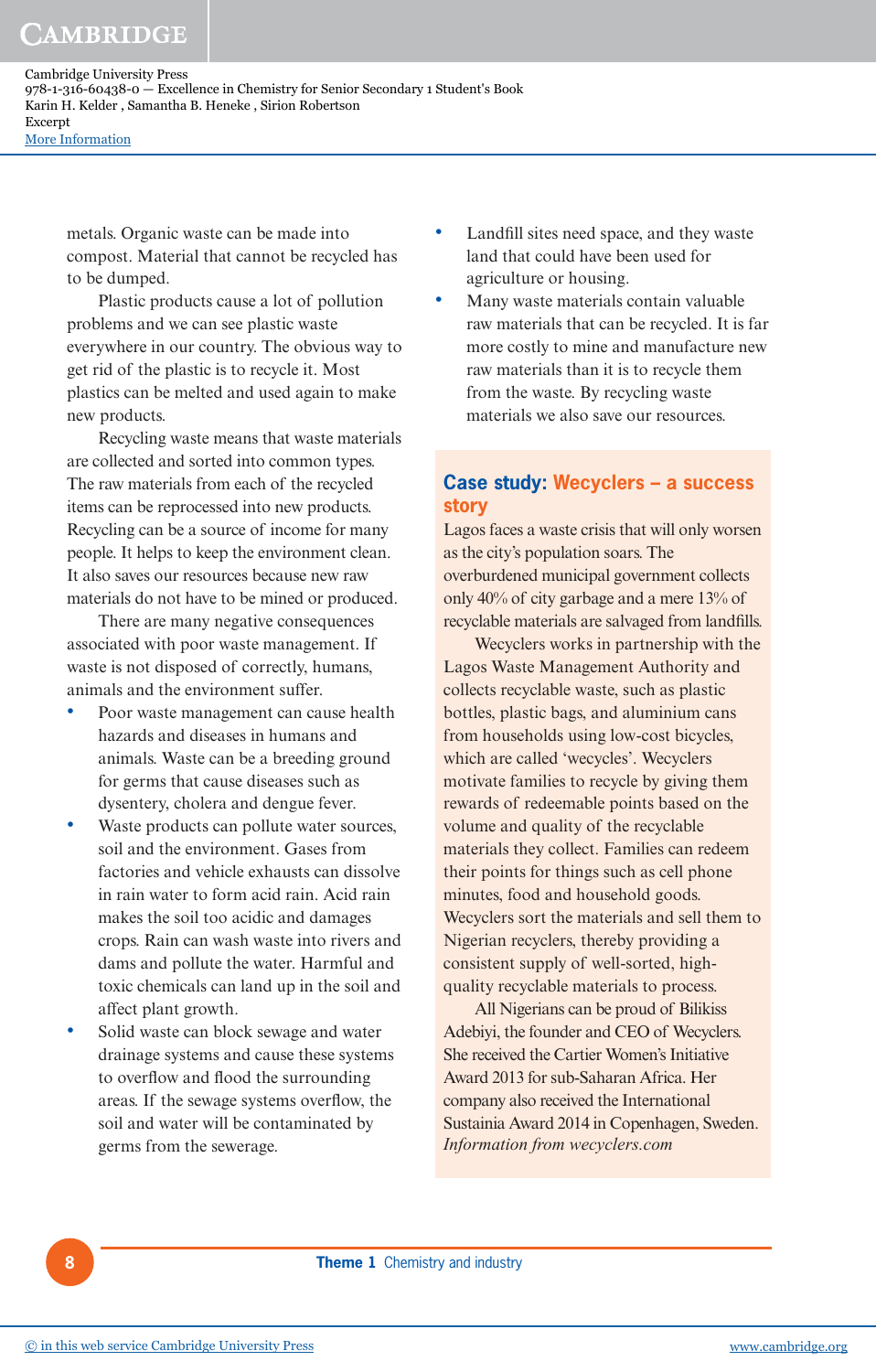# CAMBRIDGE

Cambridge University Press 978-1-316-60438-0 — Excellence in Chemistry for Senior Secondary 1 Student's Book Karin H. Kelder , Samantha B. Heneke , Sirion Robertson Excerpt [More Information](www.cambridge.org/9781316604380)

#### **Activity 1.3 The importance of the chemical industries**

- **1.** Name the three classes of products produced by the chemical industry and give an example of each.
- **2.** Give three ways in which the chemical industry benefits:
	- **a)** you
	- **b)** Nigeria.
- **3.** The following terms are often used in the media, not only by industrialists, but also by politicians and other influential people: sustainable development; safety, health and environment (SHE); environmental footprint.
	- **a)** Discuss and debate the issues raised in the section on sustainability and the future.
	- **b)** Ask your family and friends for their opinion on the meaning of these terms.
	- **c)** Research the use of these terms by reading relevant articles in newspapers, magazines and on the Internet.
	- **d)** Write an essay on your own conclusions and thoughts on the issue. Include all the pros and cons of the chemical industry and its responsibility towards sustainable development.

# **Excursions to chemical industries**

The only way that you, as students, can grasp the scale and skills involved in the chemical industry is to go on a field trip to a nearby industrial factory or chemical plant.



**Figure 1.3 A chemical factory in Lagos**

# **Iron and steel industry**

Iron is the second-most abundant metal found in Earth's crust after aluminium. It is not found in the free metallic state except in meteorites. The most common iron ores are haematite (Fe<sub>2</sub>O<sub>3</sub>) and magnetite (Fe<sub>3</sub>O<sub>4</sub>). Iron ores are available in commercial quantities in Anambra and Edo states of Nigeria. However, the most important iron ore areas are in Itakpe, Ajaokuta, Jebba and Lokoja in Kogi State. Ore from these areas provide raw materials for the steel industry in Nigeria. Two new steelworks have been set up at Aladja, in Edo State, and at Ajaokuta, in Kogi State.

To make steel the iron ore is mixed with coke and limestone and reduced in a blast furnace in a smelting process. The iron is further heated in a furnace to burn off the impurities.

Factory to visit Ajaokuta Steel Company

# **Crude oil exploration and drilling**

Geologists and engineers identify oil-bearing rock layers by using aerial photography, examining the surface rocks, core drilling and mapping the Earth's rock layers. Mapping is done by exploding dynamite in deep holes in Earth's crust and recording the reflections of the shock waves from the rock layers. From the